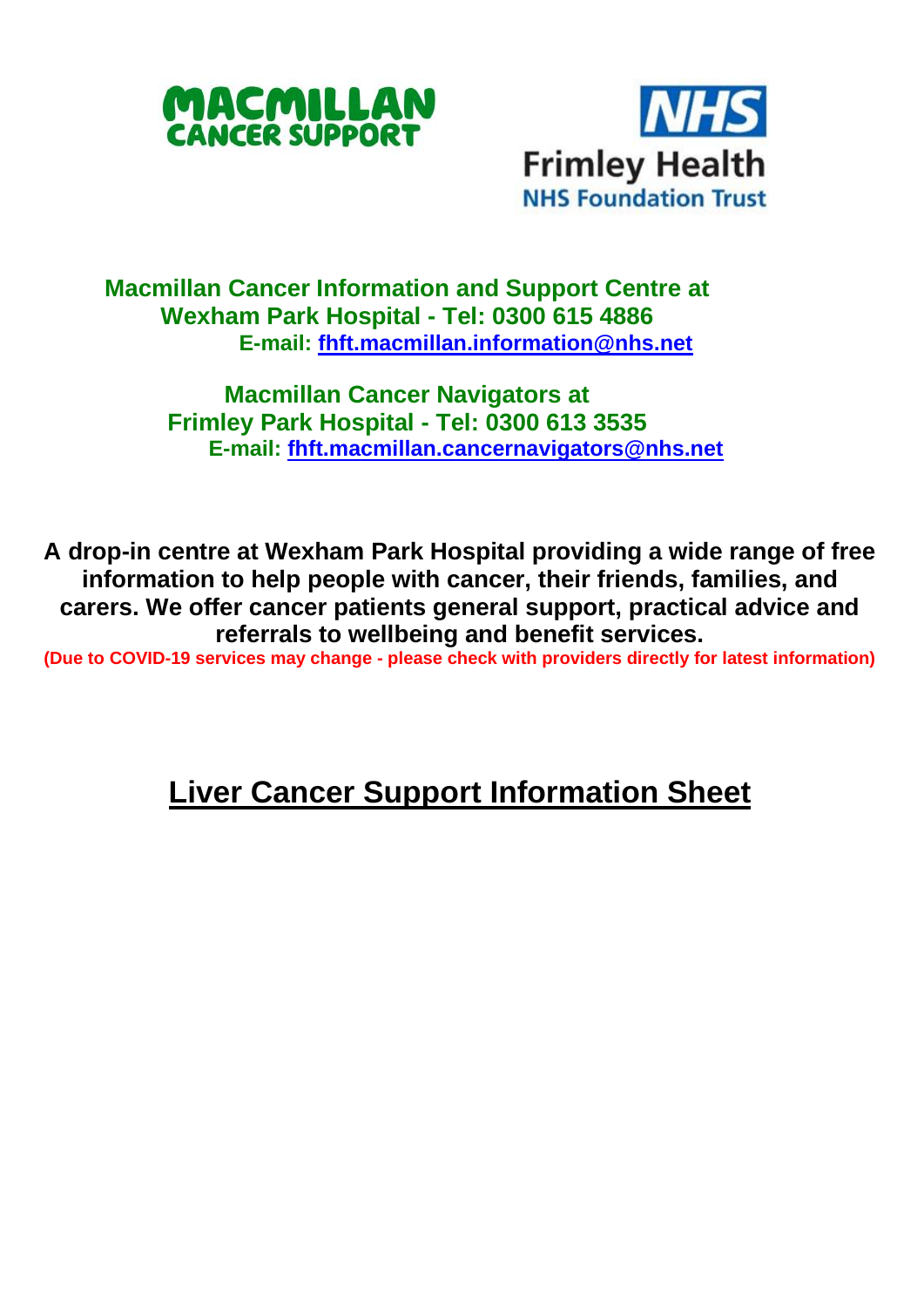| Agency                                                            | <b>Contact Details</b>                     |
|-------------------------------------------------------------------|--------------------------------------------|
| <b>Macmillan Cancer Support</b><br>Offering free confidential     | Tel: 0808 808 0000                         |
| advice, support, and                                              | www.macmillan.org.uk                       |
| information with access to                                        |                                            |
| appropriate up-to-date                                            |                                            |
| resources and online                                              |                                            |
| communities.<br><b>National</b>                                   |                                            |
|                                                                   |                                            |
| <b>British Liver Trust</b><br>Online information and support      | Tel: 0800 652 7330 10-2.45pm Monday-Friday |
| for all conditions affecting the                                  | www.britishlivertrust.org.uk               |
| liver including liver cancer.                                     |                                            |
| Providing an on-line liver                                        | Email: helpline@britishlivertrust.org.uk   |
| community and support groups                                      |                                            |
|                                                                   |                                            |
| Liver4Life                                                        | Tel: 0800 074 3494 (helpline number)       |
| Offers support and education, as                                  |                                            |
| well as undertaking campaigns<br>on behalf of people with a liver | www.liver4life.org.uk                      |
| condition to improve their care,                                  | E-mail: info@liver4life.org.uk             |
| treatment and support services.                                   |                                            |
| Providing an online community                                     |                                            |
|                                                                   |                                            |
| <b>AIH Support</b>                                                | Contact through website:                   |
| Provide information and support                                   |                                            |
| to people with autoimmune<br>hepatitis (AIH) and their            | www.autoimmunehepatitis.org.uk             |
| friends/family. AIH UK also                                       |                                            |
| have a Facebook group                                             |                                            |
| available                                                         |                                            |
|                                                                   |                                            |
| <b>GUTS UK!</b>                                                   | Email info@gutscharity.org.uk              |
| Striving to ensure digestive                                      |                                            |
| disorders are better<br>understood, better treated and            | Tel: 020 7486 0341                         |
| everyone who lives with one                                       |                                            |
| gets the support they need.                                       |                                            |
|                                                                   |                                            |